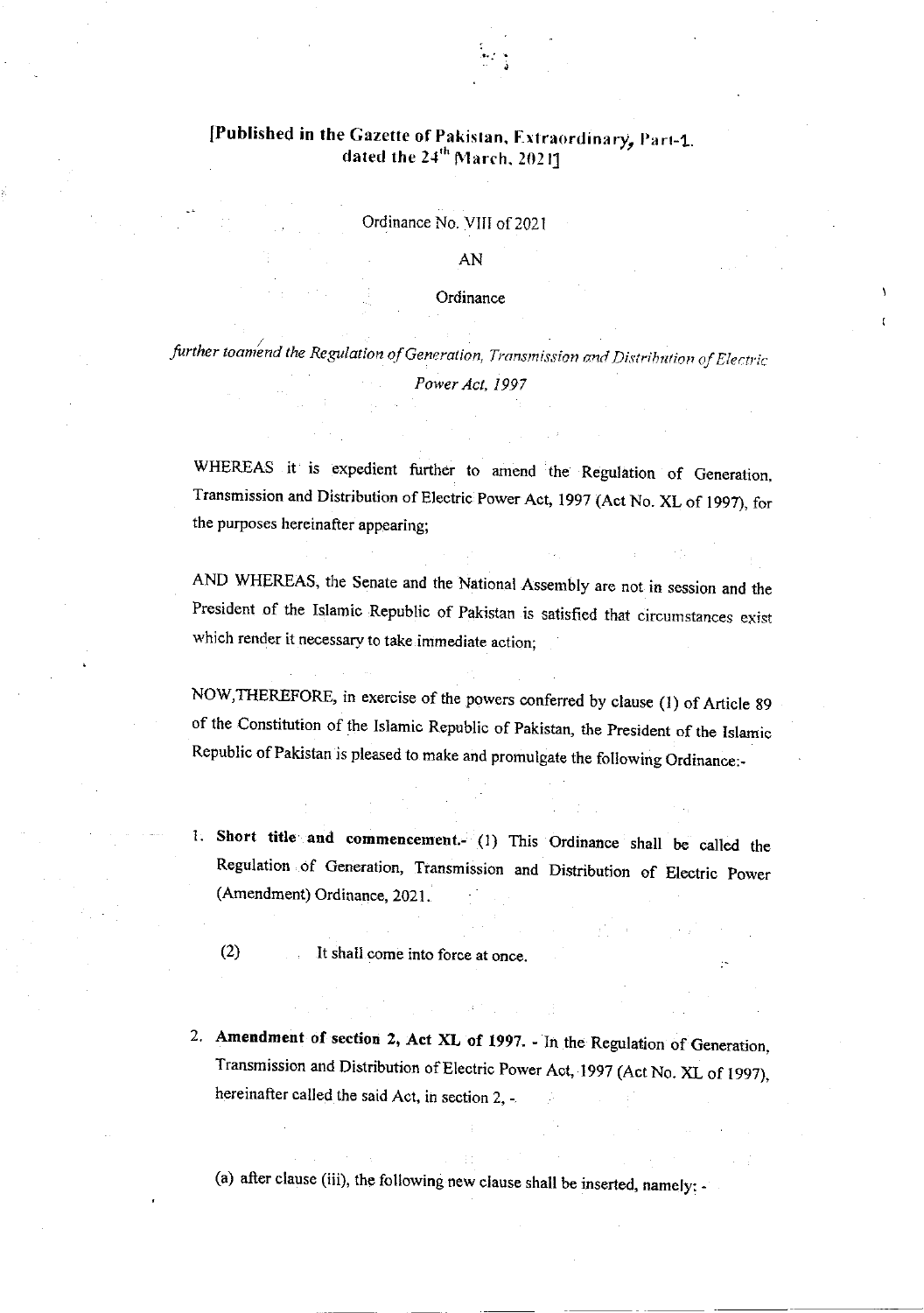"(iiia) "consolidated accounts" means the consolidated reverlue requirement of public sector licensees, engaged in supply of electric power to consumers, compiled by the uniform tariff applicant, on the basis ofindividual tariffdetermined by the Authority of such licensees"; and

\*

r

h

EE6 tr

!

- (b) inclause (xxvii), the word "and" at the end shall be omitted and thereafter, the following new clauses shall be inserted, namely:-
	- "(xxviia) "uniform tariff applicant" means any entity designated by the concerned Minister in charge for the purposes of filing uniform tariff application based on consolidated accounts; and
	- (xxviib) "uniform tariff application" means an application filed by the uniform tariff applicant for the purposes of determination modification and revision of the uniform tariff;".
- 3. Amendmont of section 23F, Act XL of 1997. In the said Act, in section 23F, in sub-section  $(2)$ , in clause  $(e)$ , the word "and" at the end shall be omitted, in clause (fl, for full stop at the cnd, the expression is ": and" shall be substituted and thereafter the following new clause shall be added, namely:-
	- "(g) ensure timely submission of annual or multiyear petitions and quarterly petitions, as specified by the Authority and to the extent applicable to it, ensure timely submission of all information and data to the uniform tariff applicant so that the uniform tariff application duly supported by consolidated accounts is moved by it within a period of fifteen days of intimation of tariff by the Authority under sub-section  $(4)$  of section  $31$ :

Provided that in the event timely submissions are not made, then the Authority may call for requisite information in terms of section 44 of this Act.".

4. Amendment of section 31, Act XL of 1997. (1) In the said Act, in section 31, -

2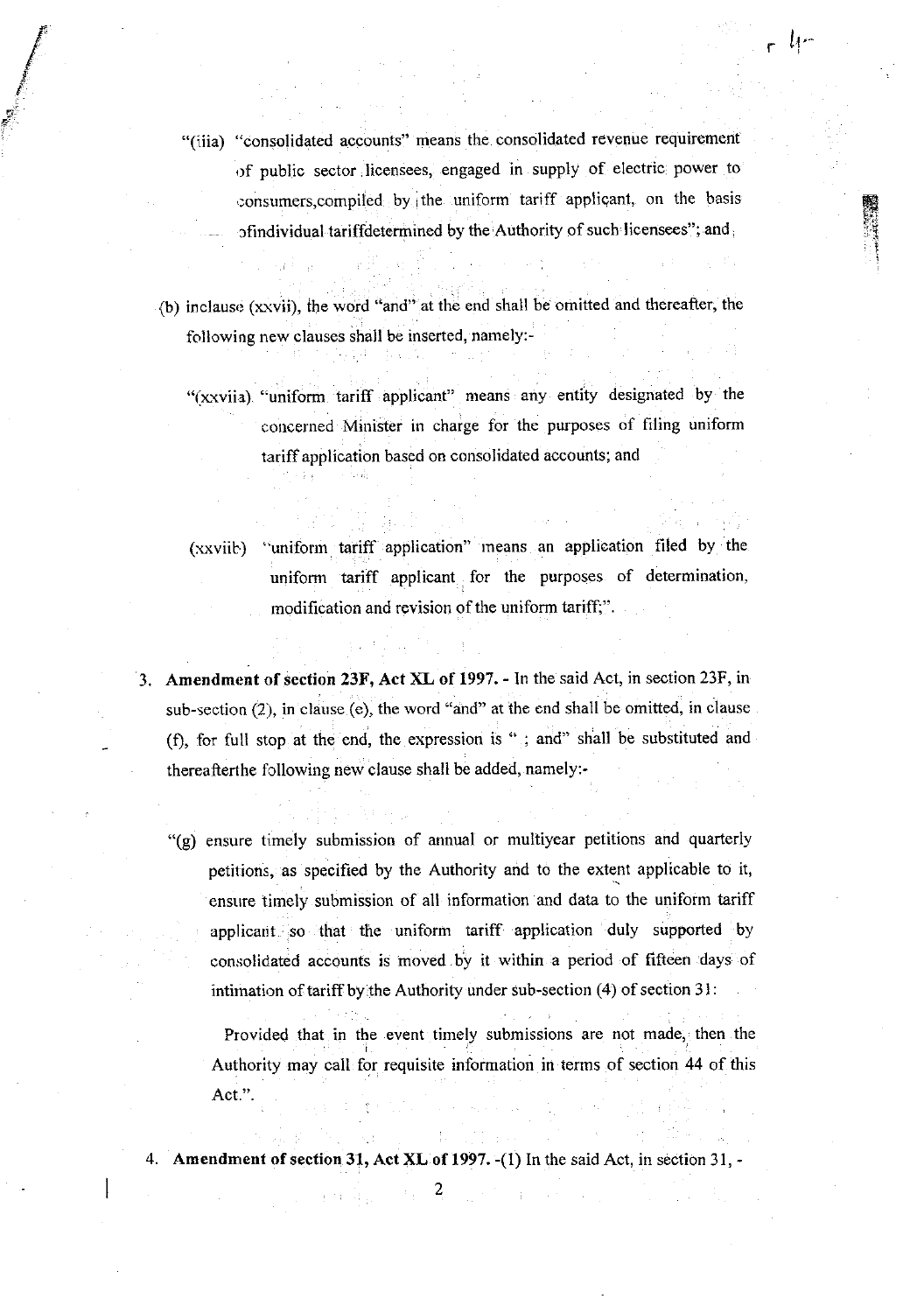$(a)$  in sub-section  $(4)$ , for the expression "in the public consumer interest, determine a uniform tariff for distribution licensees wholly owned and controlled by a common shareholder" the expression "on the basis of uniform tariff application, determine a uniform tariff for public sector licensees. engaged in supply of electric power to consumers,in the consumer's interest" shall be substituted; and

5-

'ir

(b) for sub-section (7), the following shall be substituted, namely: -

"(7) Notification of the Authority's approved tariff or uniform tariff, as the case may be, rates, charges and other terms and conditions for the supply of electric power services shall be made, in the official Gazette, by the Federal Government within thirty days of intimation of the same by the Authority.In the event, the Federal Government fails to notify the tariff so determined by the Authority, or refer the matter to the Authority for reconsideration, within the time period specified, then the Authority may direct immediate application of its recommended and approved tariff or uniform tariff, as the case may be, by way of notification of the same, subject to adjustment which may arise on account of reconsideration, if any, subsequently filed by the Federal Government:

Provided that-

::.

(d) the Federal Govemment may, as soon as may be, but not later than thirty days of receipt of the Authority's intimation of its approved tariff of public sector licensees involved in distribution and supply business, require the Authority to reconsider its determination of such tariff to the extent of issues common to these licensees,whereupon the Authority shall, within thirty days, determine these after reconsideration and intimate the same to the Federal Covernment:

(b) the Authority may, on a quarterly basis and not later than a period of fifteen days, make quarterly adjustments in the approved tariff on account of capacity and transmission charges, impact of transmission and distribution losses, variable operation and maintenance and policy guidelines as the Federal Govemment may issue, andintimate the tariff so adjusted to the Federal Government prior to its notification in the official Gazette. The Federal

J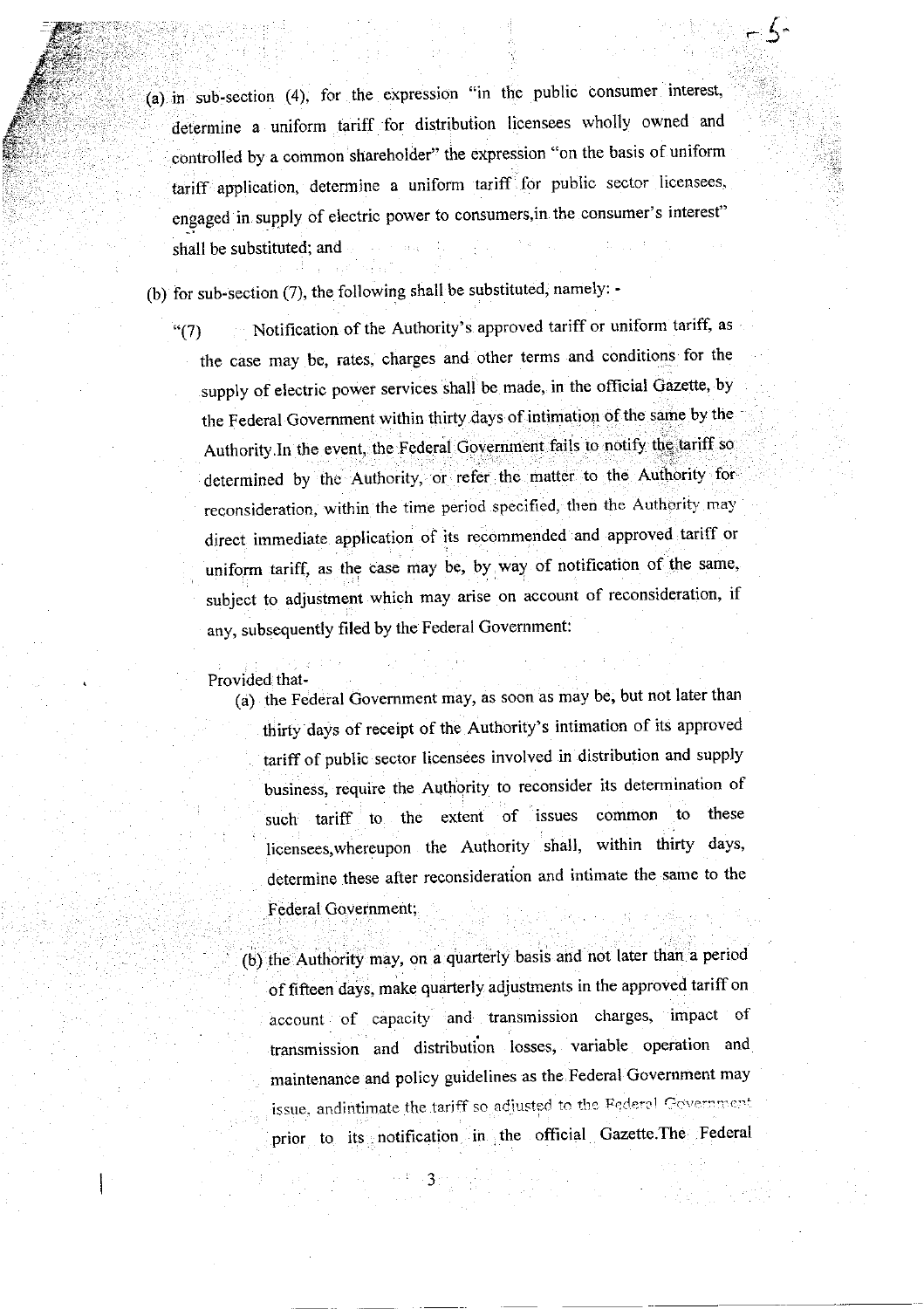Government may, as soon as may be, but not later than fifteen days of receipt of the Authority's intimation of its recommendation for adjustment, require the Authority to reconsider its determination of such quarterly adjustment. In the event, the Federal Government does not refer the matter to the Authority for reconsideration, within the time period specified above, then the Authority shall notify the tariff so adjusted in the official Gazette. However, in case of filing of the reconsideration request by the Federal Government, within the time period specified above, the Authority shall, within fifteen days, determine such adjustments after reconsideration and intimate the same to the Federa'l Govemment prior to its notification in the official Gazette;

 $\sqrt{2}$ 

(c)the Federal Government in lieu of reconsideration requbsis may opt to file an appeal, however, in the event, the Federal Government moves reconsideration request then it shall not subsequently be entitled to avail the remedy of appeal against the decision of reconsideration request;and

- (d) the Authority may, on a monthly pasis,and not later than a period of seven days, make adjustments in the approved tariff on account of any variations in the fuel charges and policy guidelines as the Federal Government may issue and notify the tariff so adjusted in the official Gazette.";
- (c) after sub-section  $(7)$ , substituted as aforesaid, the following newsub-section shall be added, namely:

(8) Notwithstanding anything contained in this Act and in addition to the tariff, rates and charges notified under sub-sections (7) and this subsection, each electric power supplier shall collect such surcharges from any or all categories of consumers, as the Federal Government may charge and notify in the official Gazette from time to time, in respect of each unit of electric power sold to any or all categories of consumers and deposit the amount so collected in such manner as may be prescribed. The amount of such surcharges shall be deemed as a cost incurred by the electric power supplier and included in the tariff notified under sub-section  $(7)$ :

Provided that such surcharges shall be levied for the following purposes, namely: -

4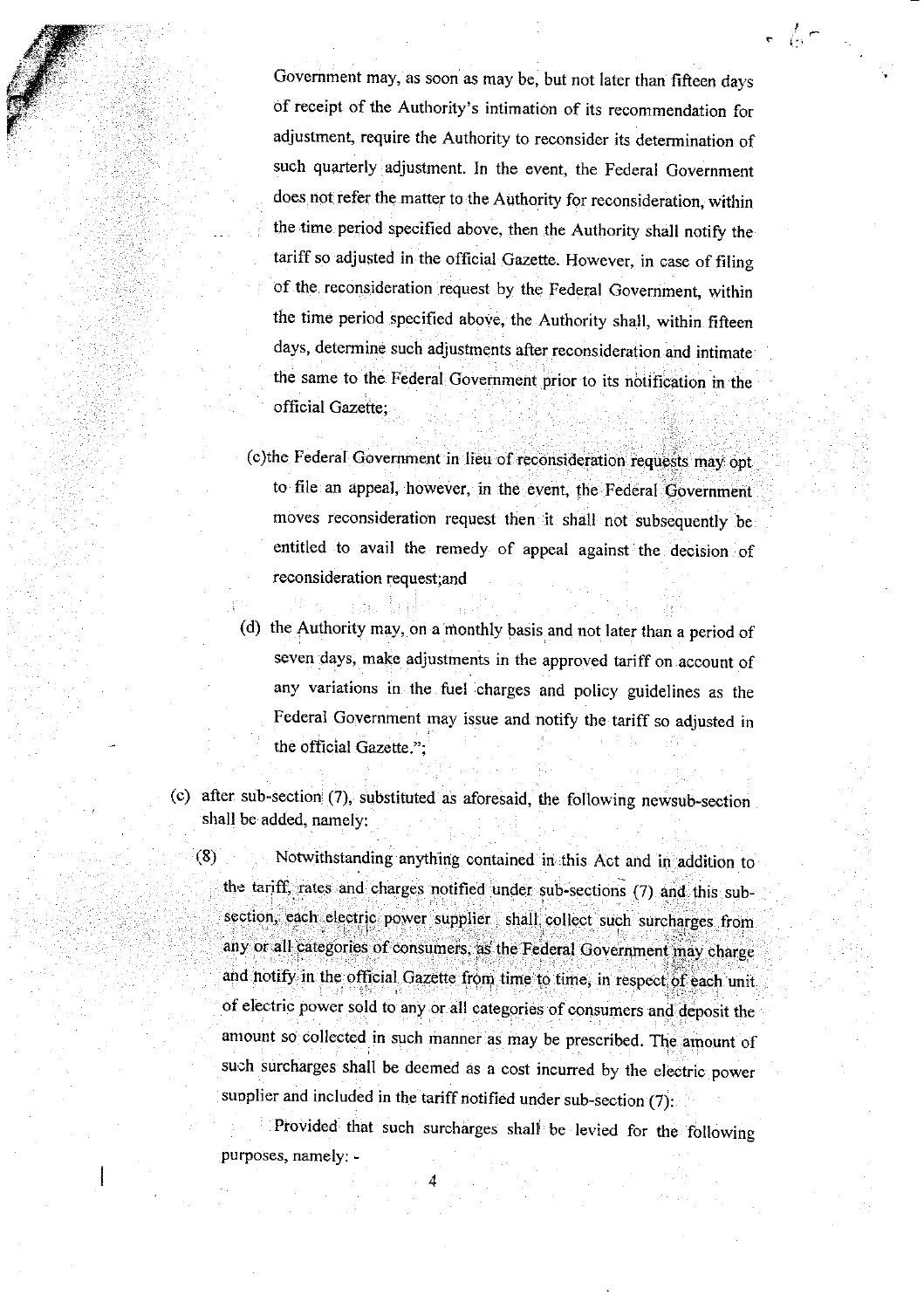(a) fundingof any publio seotor project of publio importanceto the extent decided by the Federal Government; and

 $\mathbb{P}^{\mathcal{F}}$ 

g

#

a"

(b) fulfilment of any financial obligation of the Federal Government with respect to electric power servicesto the extent decided by the Federal Covemment

Explanation.For the purposes of this proviso, the term "financial obligation" includes obligations of the Federal Government to make payments in respect of purchase of electric power as well as obligations related to eleotric power services secured through issuance of sovereign guarantee:

Provided further that the aggregate amount of such surcharges shall not exceed ten percent of the aggregate revenue requirement of all electric power suppliers, engaged in supply of electric power to end consumers, as determined by the Authority".

5. Amendment of section 51, Act XL of 1997. - In the said Act, in section 51, -

(a) the existing provision shall be numbered as sub-section (1) thereof; and

(b) after sub-section (1), numbered as aforesaid, the following new sub-section shall be added, namely:-

"(2) All notifications issued by the Federal Government in exercise of the powers under this Actwith respect to surcharge or additional charge, from time to time, and continued to be in field till the coming into force of the Regulation of Generation, Transmission and Distribution of Electric Power (Amendment) Ordinance, 2021, notwithstanding any omission or anything to the contrary contained therein or anything to the contrary contained in any decree, judgment ot order of any court, shall be deemed to have been validly made and issued and any amount charged, collected or realized by any distribution company from any consumer in pursuance thereof shall be deemed to have been validly charged, collected and realized.".

 $\mathcal{F}_{\mathcal{E}}$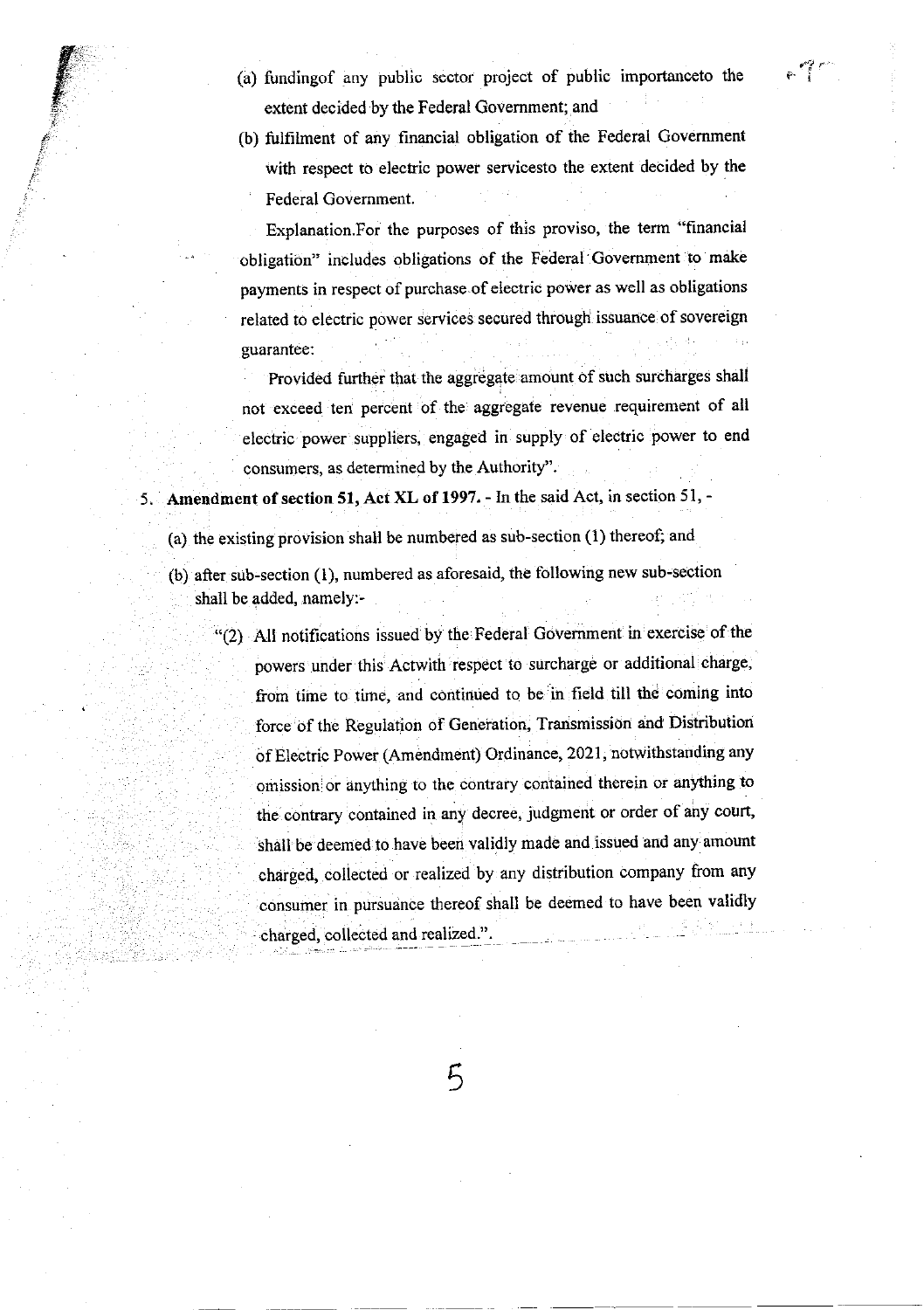### STATEMENT OF OBJECT AND REASONS

NEPRA has been created to introduce transparent and judicious economic regulation, based on sound commercial principles, to the electric power sector of Pakistan. NEPRA reflects the country's resolve to enter the new era as a nation committed to free enterprise and to meet its social objectives with the aim of improving the quality of life for its people and to offer them opportunities for growth and development. Accordingly, in 1997 the Regulation of Generation, Transmission and Distribution of Electric Power Act, 1997 was introduced.

Pakistan has been successful in attracting substantial investment in the power sector.  $2.$ It is essential to introduce the amendments to bring further transparency in the system of tariff determination through automaticity, timely submission of tariff petitions by the Applicants, tariff determinations by the regulator and tariff notifications by the Federal Government.

To enable the Federal Government to impose surcharges for the specific purposes  $3.$ of funding public sector development projects and fulfilment of financial obligation with respect to electric power services.

Additionally, to give clarity to the policy of the Federal Government to establish 4. the uniform tariff in a proper manner, new definitions have been introduced along with some provisions to harmonize the process of uniform tariff.

To further improve the Regulation of Generation, Transmission and Distribution of  $5<sub>1</sub>$ Electric Power Act, 1997 these amendments are being made to bring forth clarity and precision in the uniform tariff, timely submission and determination of quarterly and annual and the company of the second company of the i<br>Lista este tariffs.

> (Omar Ayub Khan) **Minister for Energy (Power Division)**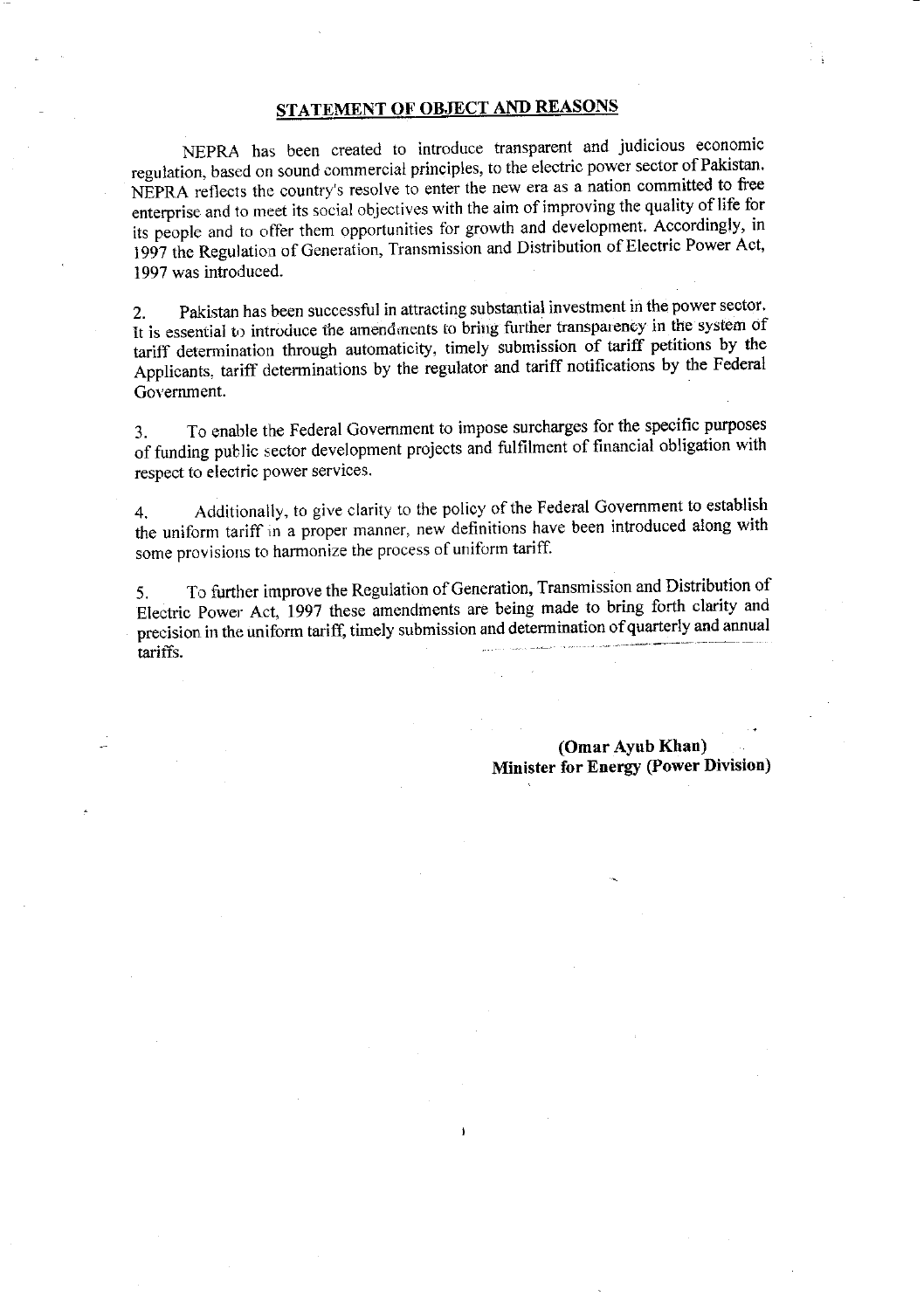[جریره یاکستان عیمر معمول<sup>، ح</sup>صه اول *حورفه* 24 مارچ 2021 میں مُلاَع ہوا)

آرڈیننس نمبر ۸مجر پہ ۲۰۲۱ء برقی توانائی کی پیدادار،ترسیلاورتقسیم کےانضباط کےا کیٹ، ۱۹۹۷ءمیں مزيدتر ميم كرنے كابل

ہرگاہ کہ ہیرقرین مصلحت ہے کہ برقی توانائی کی پیداوار ، ترسیل اورتقسیم کے انضباط کے ایکٹ، ۱۹۹۷ء (ایکٹ نمبر پہما بت 199۷ء) میں، بعدازیں رونماہونے والی اغراض کے لیے مزید ترمیم کی جائے؛ اور چونکہ،سینیٹ اورقو می آسمبلی کااجلاس نہیں ہور ہااورصد رمملکت اسلامی جمہور ہیہ پاکستان کواظمینان حاصل ہے کہا پسےحالات موجود ہیں جوفوری کارروائی کے متقاضی ہیں؛ لہٰذا،اب،اسلامی جمہور بیہ پاکستان کے دستور کےآ رٹرکل ۸۹ کی ثق (۱) کی رو سے حاصل شدہ اختیارات کو استعال کرتے ہوئےصدرمملکت اسلامی جمہوریہ پاکستان نےحسب ذیل آرڈیننس وضع اور جاری کیاہے:۔

مختصر عنوان اورآغاز نفاذ:۔ (۱) سے آرڈینس برقی توانائی کی پیدادار، ترسل اورتقیم کے  $\overline{\phantom{a}}$ انضباط(ترمیمی) آرڈیننس،۲۰۲۱ء کےنام سےموسوم ہوگا۔

(٢) بيرفي الفورنافذ العمل ہوگا۔

۲\_\_ **ایکٹ نمبر پہمایا بت کے199اء کی ،دفعہ ای ترمیم:۔** سیس سی توانائی کی پیدادار ، ترسل اورتقسیم کےانضباط کے لیکٹ، ۱۹۹۷ء(ایکٹ نمبر پہمابابت ۱۹۹۷ء) میں، بعدازیں جس کا حوالہ مذکورہ ایکٹ کے طور پردیا گیاہے، کی دفعہ *۲ میں ، ۔*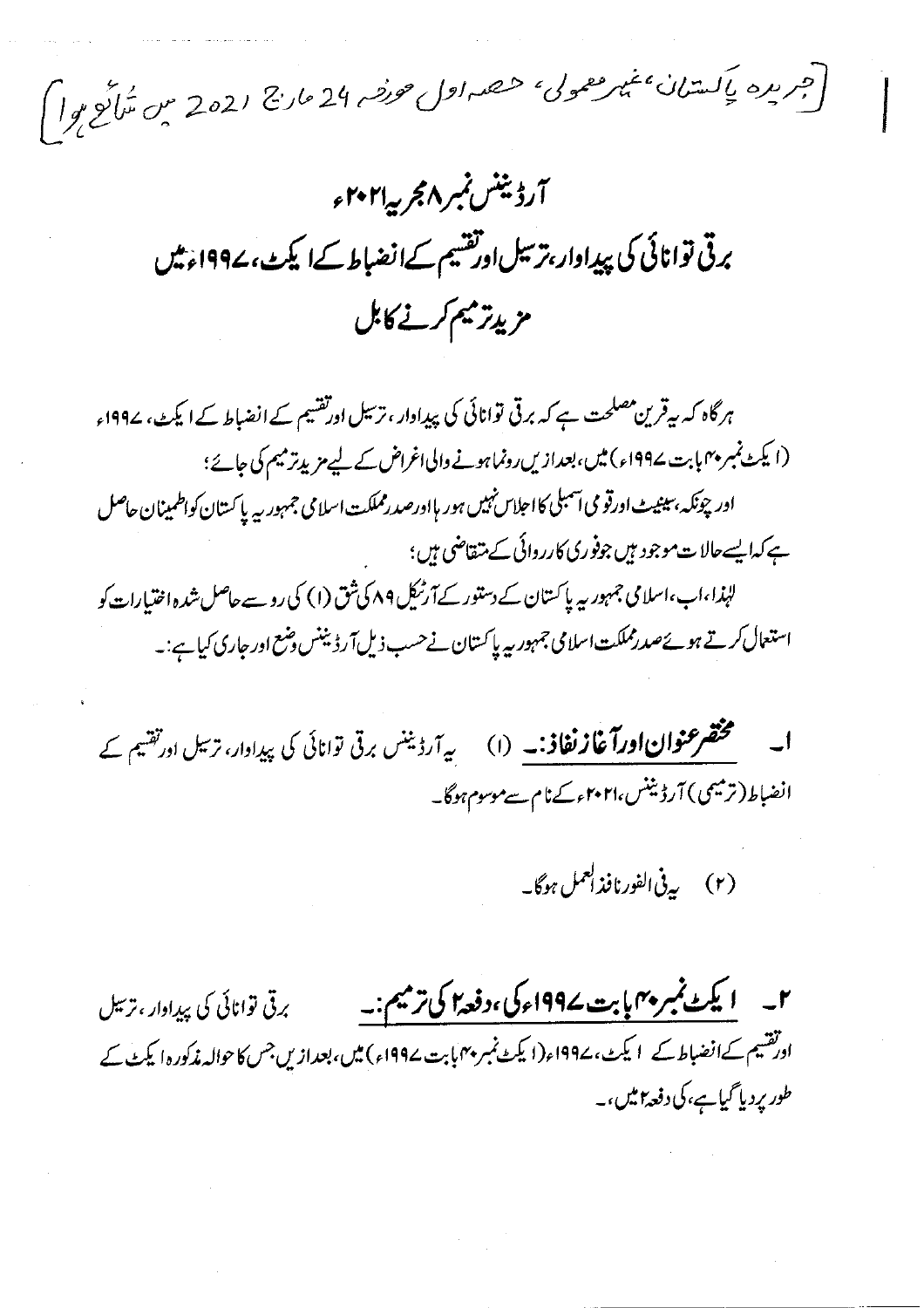# (الف) شق (سوم) کے بعد،حسب ذیل نئی ثق کااضا فہ کر دیاجائے گا، یعنی:۔ '' ( ٣ الف ) صحیحوی اکاؤنٹس'' بیاک سیکٹر کے لائسنس یافتگان جواستعال کنندگان ( کوبرقی توانائی کی فراہمی میں مصروف ہوں،کی مجموعی ریونیوکی مقتضیات ، جوندکورہ لائسنس یافتگان کی اتھارٹی کی جانب سےانفرادی ٹیرف کے تغین کی بنیاد پر، بکساں میرف کے درخواست گزار کی جانب سے مرتب کیا جائے،مراد ہے؛اور (پ) شق ( ۲۷ )میں،آخر میں لفظ<sup>ین</sup> اور'' کوحذف کردیاجائے گااور بعدازاں،حسب ذیل نئ شق کوشامل کردیاجائے گا، <u>بع</u>نی:۔

**命下台** 

''( ۱۲۷لف ) میں ''کیساں نیرف کادرخواست گزار''سے کوئی بھی ہیئت، مرادے جس کاتقر ر متعلقہ وزیرِ انبچارج مجموعی اکاؤنٹس کی بنیاد پر بکساں میر ف کی درخواست دائر کرنے کی غرض سے کرتاہے؛اور

'' پکساں ٹیرف کی درخواست'' سےم ادیکساں ٹیمرف کے درخواست ۔  $(\overline{\phantom{a}}^{\prime\prime})$ گزار کی جانب سے کیساں میرف کے تعین ، تندیلی اورنظر ثانی کی اغراض کے لئے دائرکردہ درخواست مراد ہے؛''۔

**۳ په ۱ پکڻ نمبر پهم بابت ۱۹۹۷ء کی ،دفعه ۲۲وکی ترمیم :په سی مذکوره! یکٹ میں،دفعه ۲۲ومیں،** ذ ملی دفعہ (۲) میں بثق (ہ) میں، آخر میں لفظ' اور'' کوحذف کر دیا جائے گا بثق (و) میں، آخر میں وقف کامل کو، عہارت''اور''سے تبدیل کر دیاجائے گااوراس کے حسب ذیل نئی ثق کااضافہ کر دیاجائے گا، یعنی:۔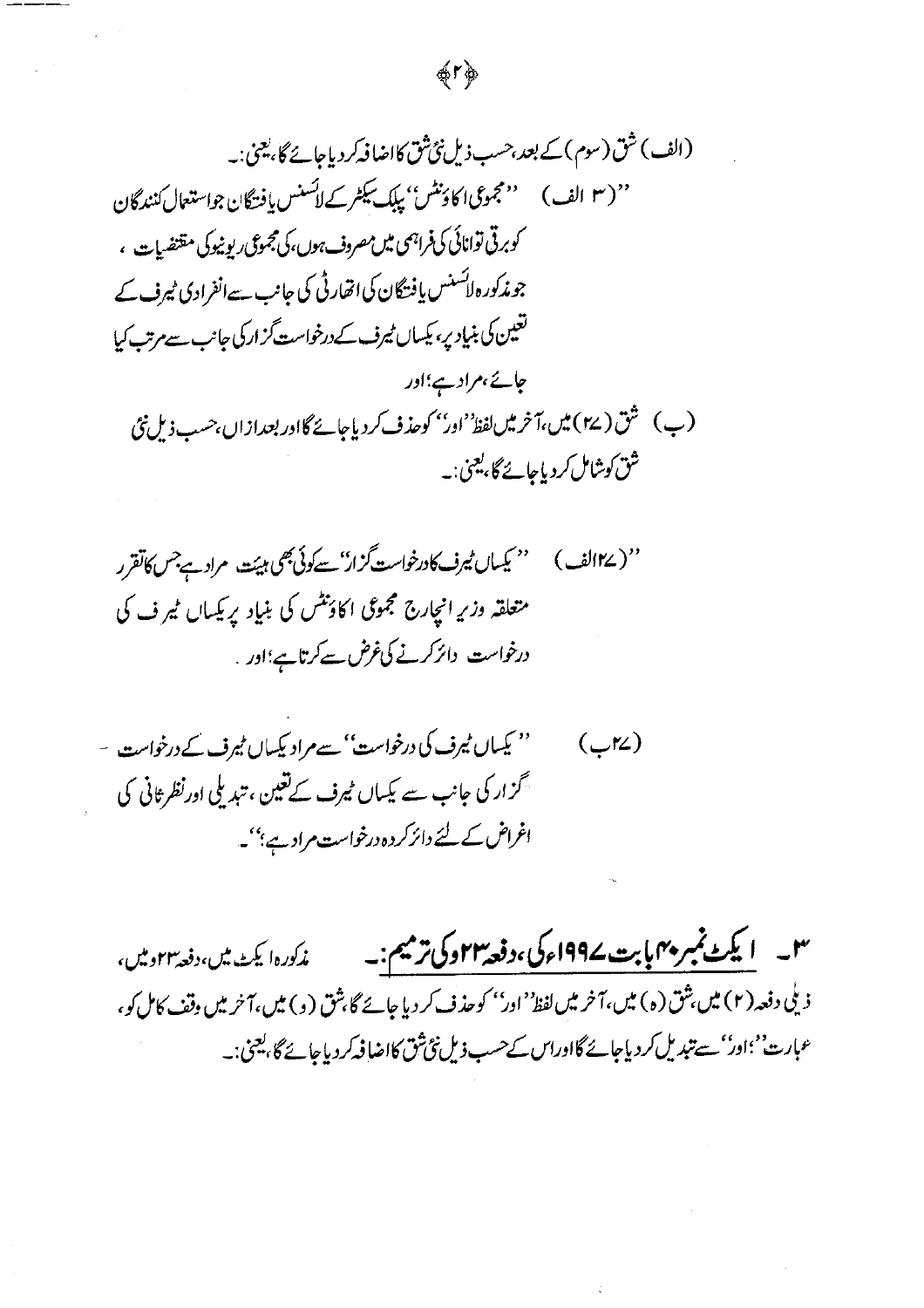愛し夢

'' (ز ) \_ سالا نه بإ متعدد ساله پنیشنز اورسه ماہی پنیشنز کی بروقت داخل کرنے کویقیی بنانا، حبيبا كدانفار في صراحت كرےاوراس يرقابل اطلاق حدتك ،تمام معلومات اور ڈیٹا کو بروقت یکساں ٹیرف کے درخواست گز ارکو پیش کرنے کویقینی بنانا تا کہ دفعہ اس کی ذیلی دفعہ ( ۴) کے تحت پکساں میرف کی درخواست جسے مجموعی ا کا دنش کی باضابطہ معاونت حاصل ہواتھارٹی کی جانب سے ٹیرف کی اطلاع کے پندرہ امام کےاندر پیش کر سکے: گر شرط بہ ہے کہ بروقت پیش کرنے کی صورت میں ،اتھارٹی اس ا یکٹ کی دفعہ یہ کی شرائط میں مطلوبہ معلومات کے لیے طلب کر کتی ہے۔''۔

مہم۔ **ایکٹ نمبر پہمابابت 1994ءکی،دفعہاسم کی ترمیم:۔** (۱) م*نگورہ ایکٹ میں،دفعہاسمیں،۔* (الف) ذیلی دفعہ( ۴) میں،عبارت' صارف عامہ کے مفاد میں تقسیم کارلائسنس یافتگان کے لیے یکساں میرف کانغین کرے گا۔ جو کمل طور پر مشترک شیئر ہولڈر کی ملکیت اور کنٹرول میں ہوں'' کوعبارت'' کیساں ٹیرف کی درخواست کی بنیاد پر،صارف کے مفاد میں پبلک سیکشر کے لائسنس پافتگان کے لیے، جوصارفین کو برقی توانائی کی فراہمی میں مصروف ہیں، کے لیے كيساں ميرف كاتعين كرنا؛اور (ب) زیلی دفعہ(۷) کو،حسب ذیل سے تبدیل کردیاجائے گا، یعنی:۔ ''(ے) منظورکردہ ٹیرف یا یکساں ٹیرف کااتحارٹی کااعلامیہ جیسی بھی صورت ہو،برقی توانائی کی فراہمی کی خدمات کے لیے نرخ، جارجز اور دیگر قیود وشرائط اس اتھارٹی کی جانب سے مطلع کرنے کے تیں ایام کے اندر وفاقی حکومت کی جانب سے ،سرکاری جریدے میں،وشع کی جائمیں گی، پاصراحت کردہ وقت کےاندر،اتھارٹی کومعاملیہ پرویارہ غور دخوش کے لیے بھیجا جائے گا ،تب اتھارٹی اپنے سفارش کردہ اور منظور کردہ کیساں میرف کےفوری اطلاق کی مدایت دے سکتی ہے ،جیسی بھی صورت ہو،اس کے اعلامیہ کی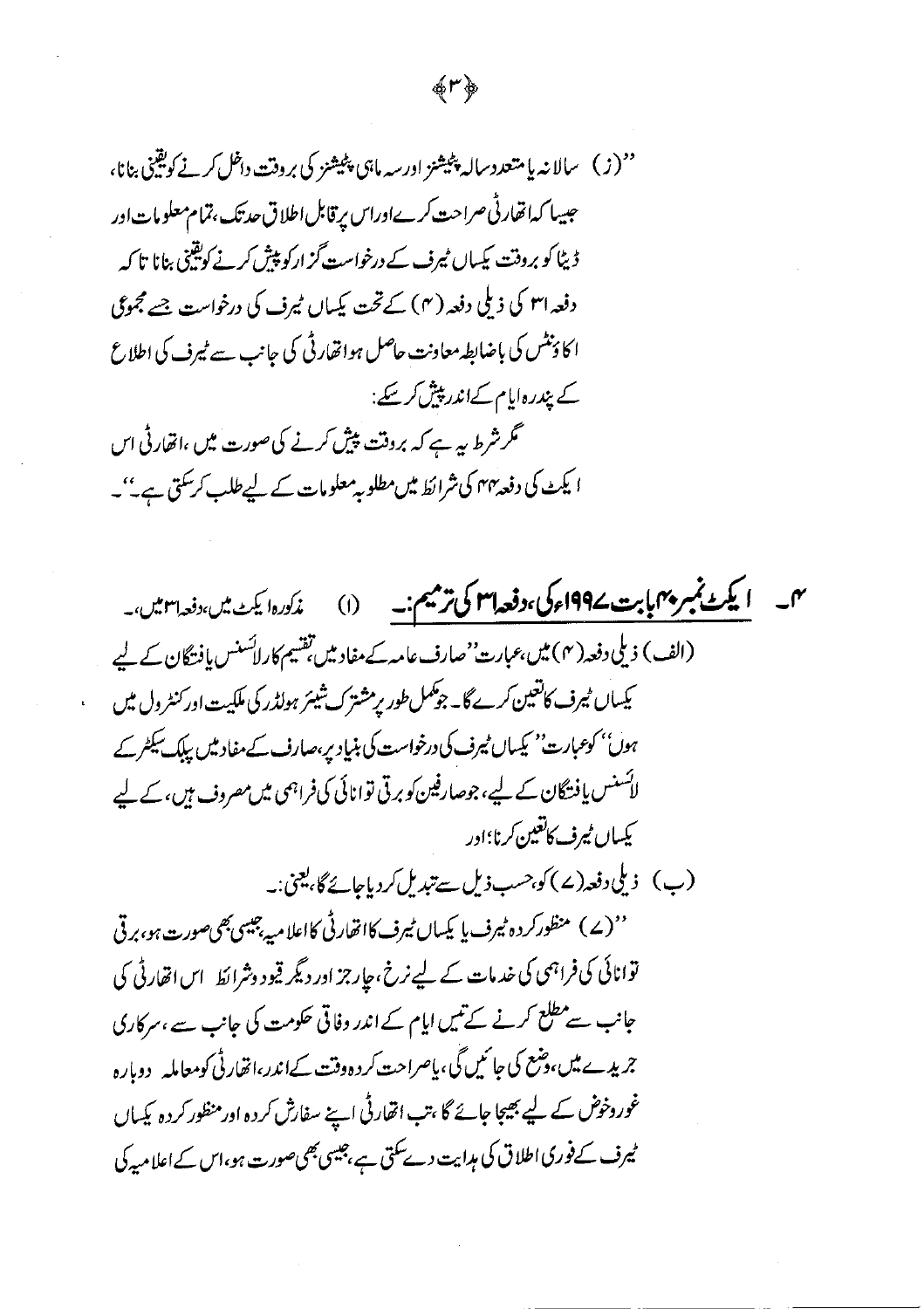(ب) اتھارٹی سہ ماہی بنیاد پر اور پندرہ ایام مدت کے اندر، منظور کردہ <sup>م</sup>یرف میں صلاحیت اور ترسیلی حارجز ،ترسیلی اثرات اورتقسیم میں كارى كىفصانات تغير پذىر يېرىش ادىمىنىس كى بناءىر سەمابى ايۇجىسىمەنى *گرسک*ق ہےاور پالیسی گائیڈ لائن جیپا کہ وفاقی حکومت جاری کرسکتی ہے،اور سرکاری جریدے میں اس طرح ایڈ جسٹ کردہ نیرف کے اعلامیہ سےقبل وفاقی حکومت کومطلع کرے گی۔ وفاقی حکومت، چتنی جلدممکن ہوسکے،لیکن اتھارٹی کی ایڈجسٹمنٹ سفارشرت کی اطلاع کی وصولی سے پندرہ ایام کے اندر، انھارٹی کو اس کی سہ ماہی ایڈ جسٹمنٹ پردوبارہ فورکرنے کا تقاضا کر کتی ہے۔اس صورت میں، کہ وفاقی حکومت اتھارٹی کودوبارہ معاملے پرغور وخوض کے لیے مذکورہ بالاصراحت کردہ مدت کےاندرنہیں بھیجتی ہتب اتھارٹی اس طرح سے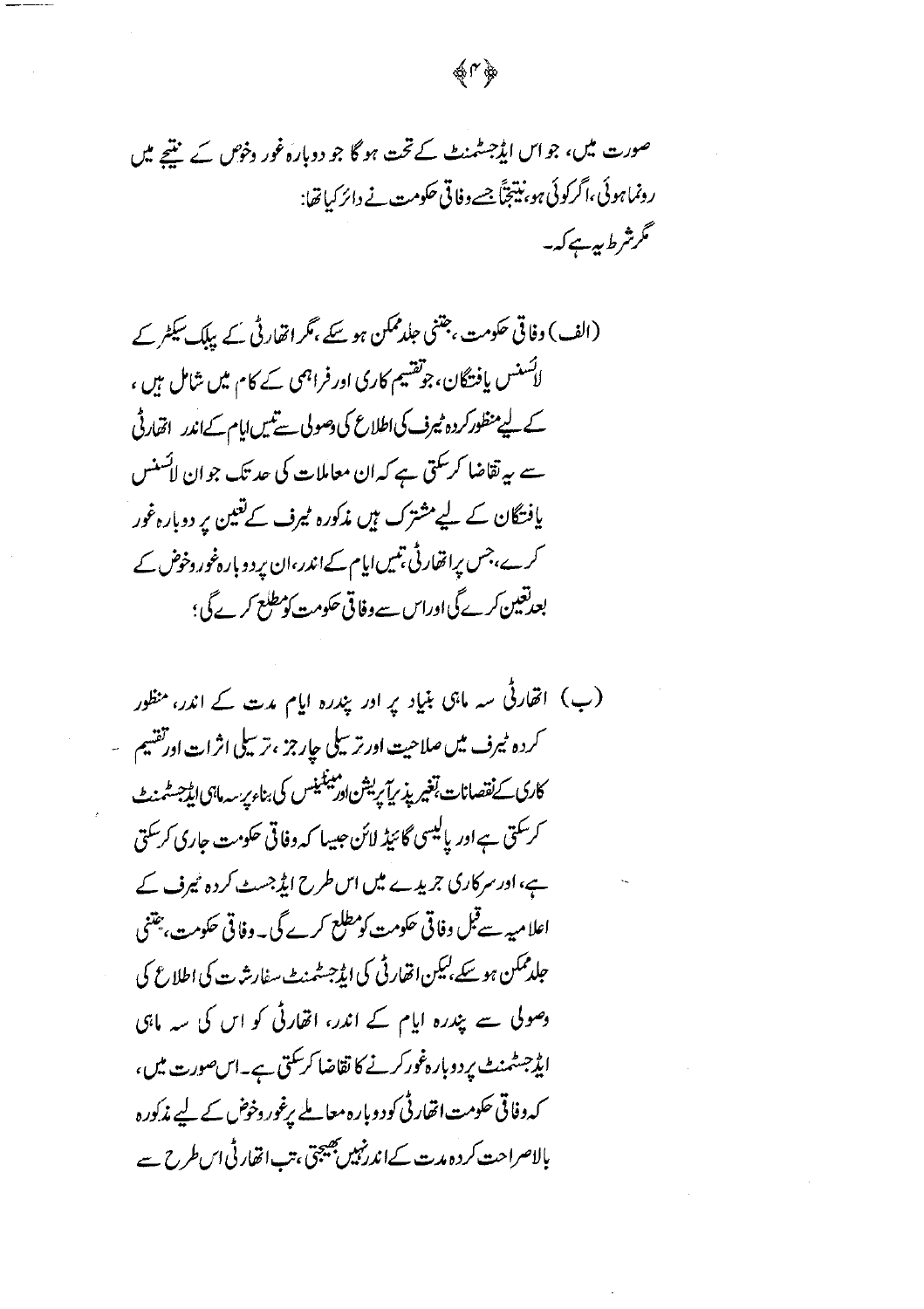(ج) وفاقی حکومت دوبارہ غوروخوض کی درخواست کے بدلے میں اپیل کے دائر کرنے کواختیار کر کتی ہے، تاہم ،اس صورت میں، دفاقی حکومت دوبارہ غوردخوض کی درخواست کرتی ہے تو پھر بعد ازاں دوبارہ غور دخوض کی درخواست پر فیصلے کےخلاف اپیل کے مداوے کواستعال کرنے کی حقدار نہ ہوگی؛اور

انھارٹی ماہانہ بنیادوں پر اور سات ایام کے اندر ہو، منظور کردہ  $\epsilon$ ميرف ميں ابندس كے تغير پذير چارجز اور گائيڈ لائن جيسا كہ وفاقى حكومت جاری کرسکتی ہے کی بناء پر منظور کر دہ میرف میں ایڈ مشمنٹس کرسکتی ہے اوراس طرح سےایڈ جسٹ کردہ ٹیرف کوسرکاری جریدے میں جاری کر سکتی ہے۔''؛ (ج) ذیلی دفعہ(ے)کے بعد،جیپا کہ مذکورہ بالاطور پرترمیم کی گئی ہے،حسب ذیل نئی ذیلی دفعہ کا اضافەكرد باجائےگا،يعني:

(۸) اس ایکٹ میں شامل سی بھی امراور ذیلی دفعہ (۷) اور اس ذیلی دفعہ کے تحت مشتہر کردہ میرف،نرخ اور چارجز سے مزید برآں کے باوجود، ہرایک برقی توانائی کا فراہم کنندہ مذکورہ سرحار جز کوکسی بھی ایک یا تمام صارفین کے کیٹگریز سے جمع کرسکتا ہےجیسا کہ وفاقی حکومت وقناً فو قناً جارج کرسکتی ہےاورسر کاری جریدے میں مشتہر کرسکتی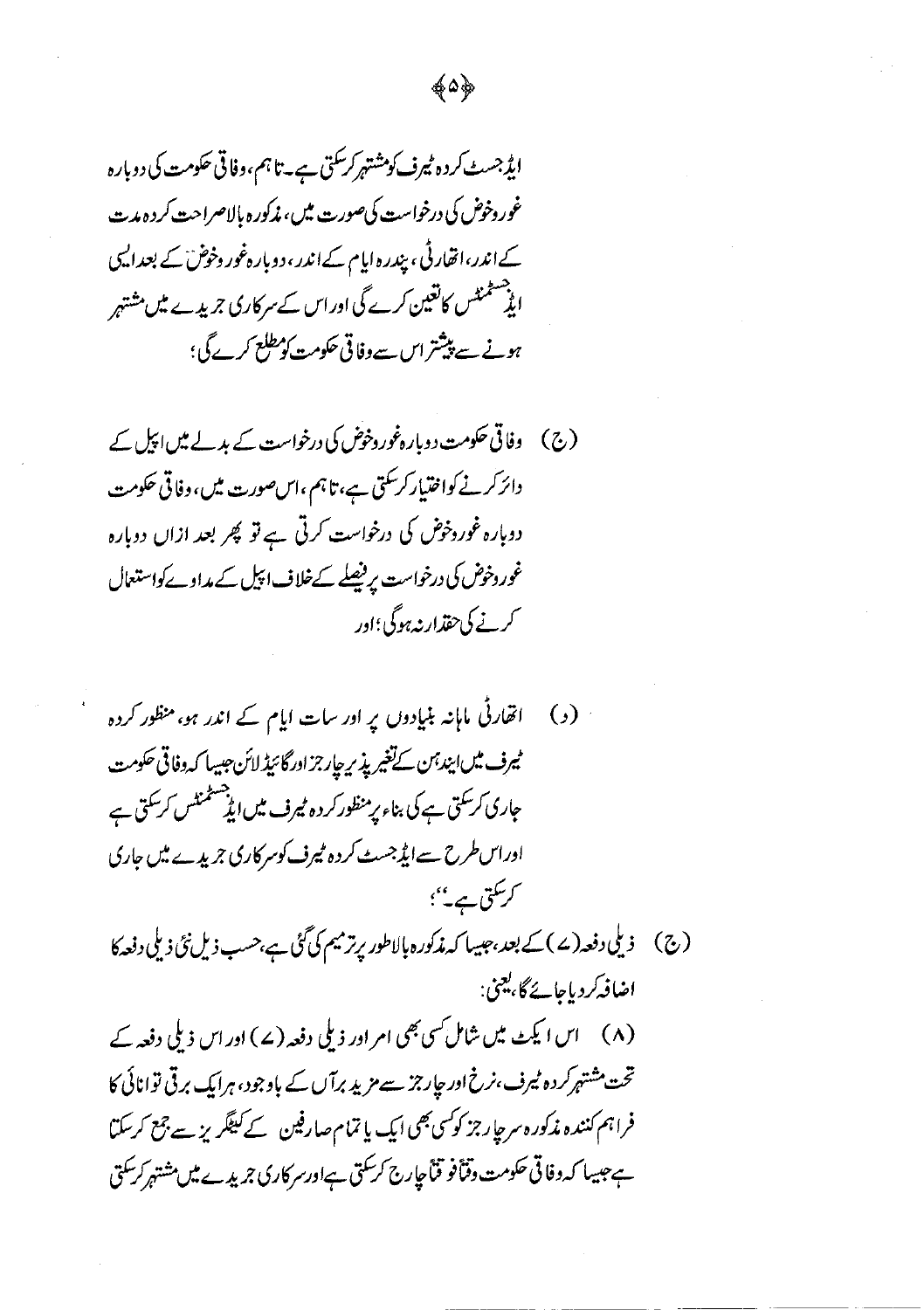۰۵ <mark>\_ یکٹ نمبر ۴۰م بابت ۱۹۹۷ء کی، دفعہ ۵۱ کی ترمیم: پ</mark> زک<sub>ورہ</sub> ایکٹ میں، دفعہ ۵۱ میں، پ

(الف) موجودہشر طکواس کی ذیلی دفعہ(۱) کےطور پرنمبر دیا گیاہے؛اور (ب) ذیلی دفعہ(۱) کے بعد ،جیسا کہ مذکورہ بالاطور پرنمبر دیا گیا ہے،حسب ذیل نئی دفعہ کااضافہہ گردیاجائےگا؛ یعنی:۔<br>۔ ''(۲) سرچارج یااضافی سرچارج کی نسبت اس ایکٹ کے تحت اختیارات کواستعال

今く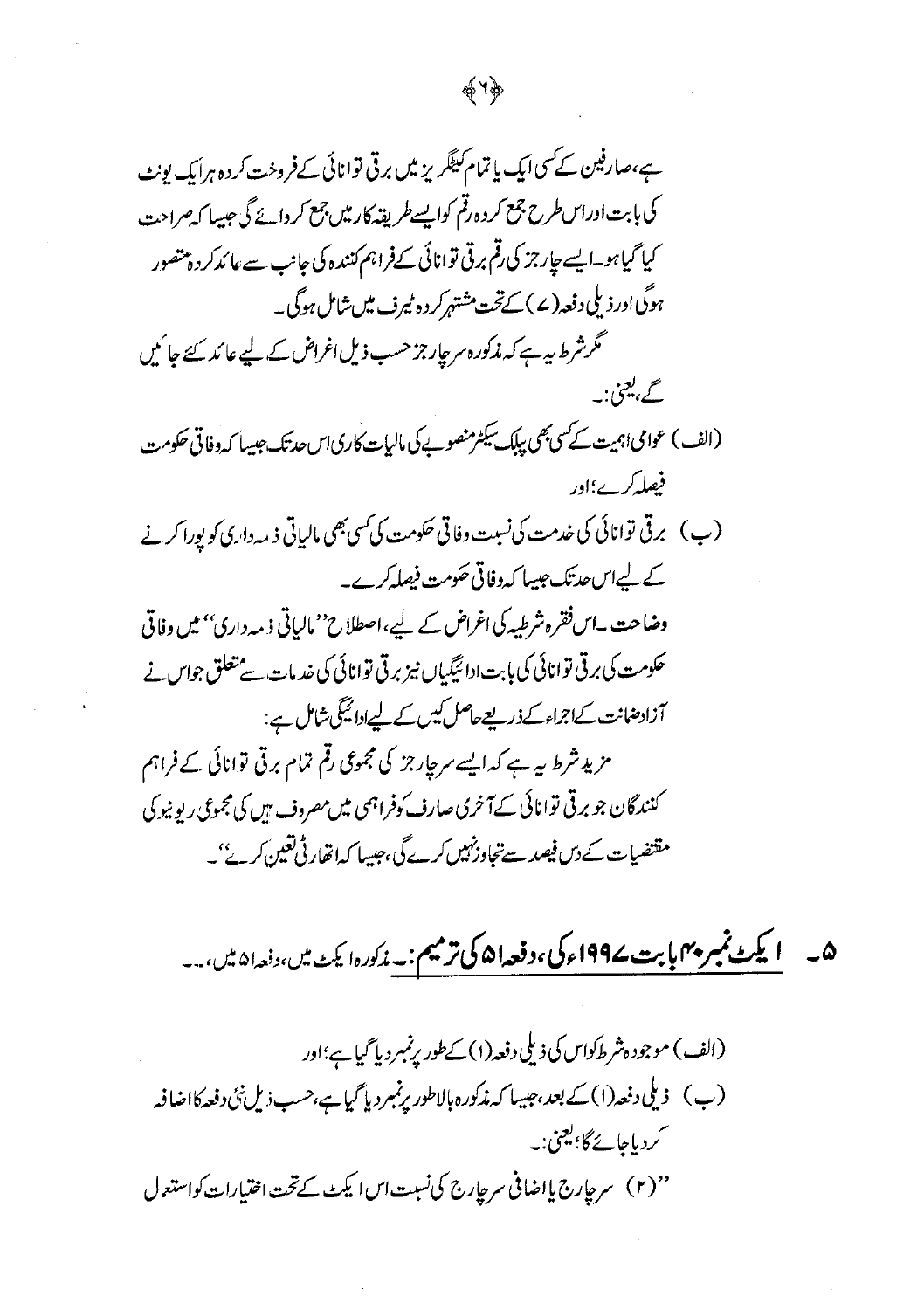## ◈৴⋟

 $\mathcal{L}^{\mathcal{L}}(\mathcal{L}^{\mathcal{L}}(\mathcal{L}^{\mathcal{L}}(\mathcal{L}^{\mathcal{L}}(\mathcal{L}^{\mathcal{L}}(\mathcal{L}^{\mathcal{L}}(\mathcal{L}^{\mathcal{L}}(\mathcal{L}^{\mathcal{L}}(\mathcal{L}^{\mathcal{L}}(\mathcal{L}^{\mathcal{L}}(\mathcal{L}^{\mathcal{L}}(\mathcal{L}^{\mathcal{L}}(\mathcal{L}^{\mathcal{L}}(\mathcal{L}^{\mathcal{L}}(\mathcal{L}^{\mathcal{L}}(\mathcal{L}^{\mathcal{L}}(\mathcal{L}^{\mathcal{L$ 

 $\label{eq:2.1} \mathcal{L}(\mathcal{L}^{\mathcal{L}}_{\mathcal{L}}(\mathcal{L}^{\mathcal{L}}_{\mathcal{L}})) \leq \mathcal{L}(\mathcal{L}^{\mathcal{L}}_{\mathcal{L}}(\mathcal{L}^{\mathcal{L}}_{\mathcal{L}})) \leq \mathcal{L}(\mathcal{L}^{\mathcal{L}}_{\mathcal{L}}(\mathcal{L}^{\mathcal{L}}_{\mathcal{L}}))$ 

کرنے کے لیے، وفاقی حکومت، وقتاً فو قتاً ، تمام نوٹیفیکیشن جاری کرے گی اور بدستورثل میں رہیں گے تاوقتیکہ برقی توانائی پیداوار ، ترسیل اورتفسیم ( ترمیمی ) آرڈیننس،۲۰۲۱ء کےضوابط لاگونہ ہوجا ئیں،اس میں شامل کسی بھی فروگذاشت یا کسی بھی متناقض امر کے، پاکسی عدالتی ڈگری ، فیصلہ پاٹھم میں شامل کسی بھی متضاد امرکے باوجود، جائز طور پروننع کردہ اوراجراءکردہ متصور ہوں گے اور کوئی بھی وصول کر دہ چمع کر دہ پاکسی بھی تقسیم کار کمپنی کی جانب سےاس کی پیروی میں کسی بھی صارف سے کمائی گئی رقم اس کی پیروی میں جائز طور پر حارج کر دہ، جمع کردہ پا کمائی کردہ متصور ہوگی۔

 $\label{eq:2.1} \begin{split} \mathcal{L}_{\text{max}}(\mathbf{r}) & = \frac{1}{2} \sum_{i=1}^{N} \mathcal{L}_{\text{max}}(\mathbf{r}) \mathcal{L}_{\text{max}}(\mathbf{r}) \mathcal{L}_{\text{max}}(\mathbf{r}) \mathcal{L}_{\text{max}}(\mathbf{r}) \mathcal{L}_{\text{max}}(\mathbf{r}) \mathcal{L}_{\text{max}}(\mathbf{r}) \mathcal{L}_{\text{max}}(\mathbf{r}) \mathcal{L}_{\text{max}}(\mathbf{r}) \mathcal{L}_{\text{max}}(\mathbf{r}) \mathcal{L}_{\text{max}}(\mathbf{r})$ 

 $\mathcal{O}(2\pi\log n)$  . The  $\mathcal{O}(n)$ 

 $\label{eq:2.1} \mu_{\rm{max}} = \frac{1}{\sqrt{2}} \sum_{i=1}^{N} \frac{1}{\sqrt{2}} \, .$